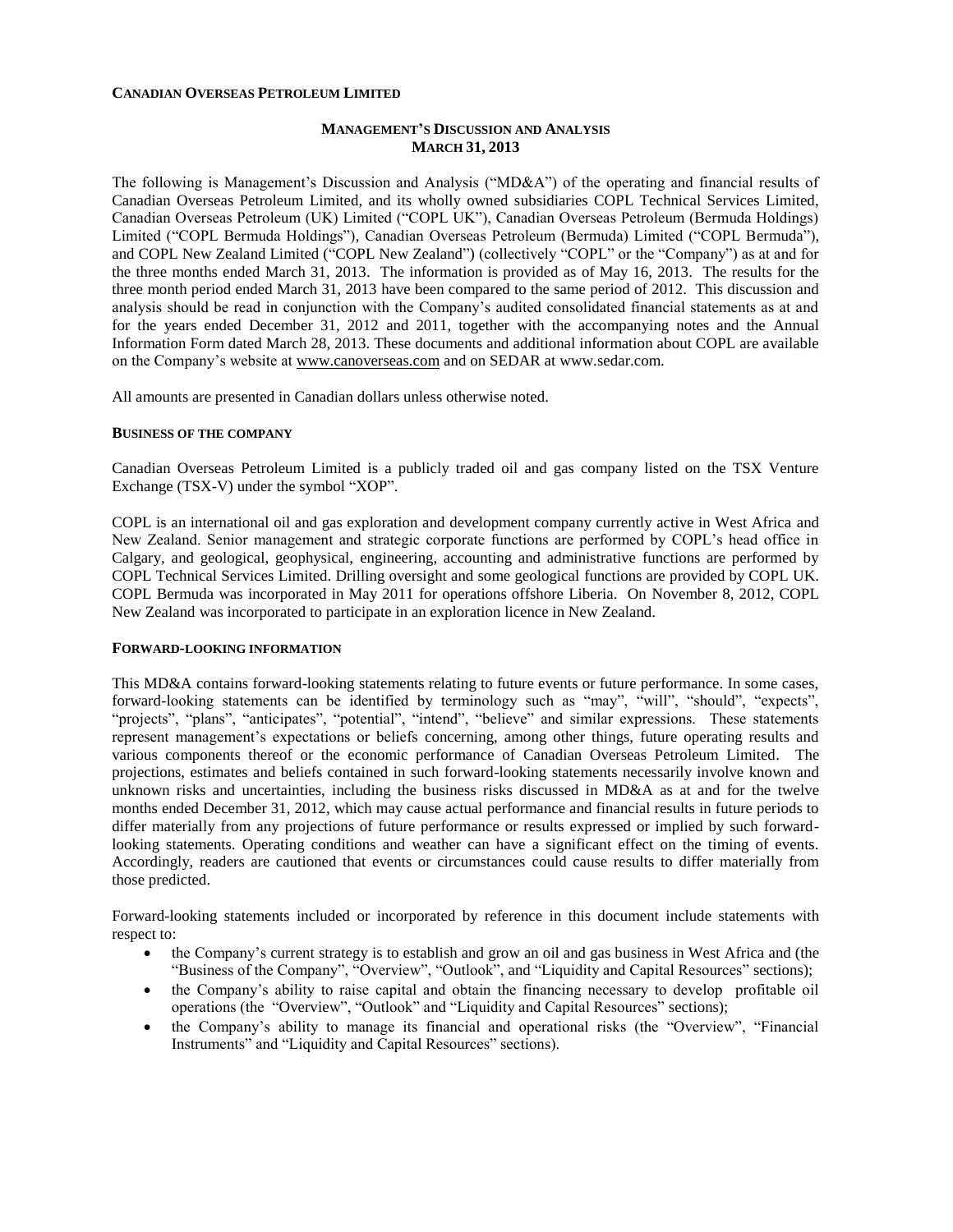#### **FORWARD-LOOKING INFORMATION (CONTINUED)**

The Company's MD&A and AIF for the year ended December 31, 2012 describe major risks, material assumptions and other factors related to forward-looking statements that could influence actual results and are incorporated herein by reference. These risks, assumptions and other factors have been provided for readers to gain a more complete perspective on COPL's future operations. However, readers should be cautioned that the list of factors is not exhaustive and that this information may not be appropriate for other purposes. Forwardlooking statements included or incorporated by reference in this MD&A are valid only as at the date of this MD&A, and the Company does not intend to update or revise these forward-looking statements except as required by applicable securities laws. The forward-looking statements contained in this MD&A are expressly qualified by this cautionary statement.

## **OVERVIEW \***

In the first quarter of 2013, the Company focused on completing transactions related to the offshore interest in Liberia, performed some geological analysis in respect of its exploration project in New Zealand and evaluated other oil exploration prospects.

# *Liberia Transactions*

On April 5, 2013, the closing and completion of previously announced transactions between the Company's subsidiary COPL Bermuda occurred; first with Peppercoast Petroleum plc ("Peppercoast"), and second with ExxonMobil Exploration and Production Liberia Limited ("ExxonMobil"). The closing of the transactions followed the ratification of the Production Sharing Contract ("PSC"), governing Block LB-13 offshore Liberia, by the Liberian Legislature. As a result, the Company holds a 20% working interest in Block LB-13, with the remaining 80% being held by ExxonMobil, who is also the operator under this license.

Further to the closing of the Liberia transactions, the Company has the following obligations that are outstanding as at the date of issuing this MD&A:

- \$7.0 million payable to ExxonMobil in respect of closing payments made by ExxonMobil to the Government of Liberia on behalf of COPL Bermuda;
- \$0.2 million payable to ExxonMobil in respect of annual social and development fees under the PSC, paid by ExxonMobil on behalf of COPL; and
- \$0.3 million in respect of termination fees payable to Peppercoast under the Sale and Purchase Agreement ("SPA").

The Company expects to pay the above mentioned obligations from proceeds of a proposed public offering (as discussed below). The \$7.0 million payable to ExxonMobil is due on June 20, 2013, and if the Company is unable to settle in cash at that time then this obligation will be settled by forfeiting an additional gross 3% ownership in the Block LB-13 license so that the Company would have a 17% interest.

### *Financing*

On April 15, 2013, the Company filed a preliminary short form prospectus to obtain financing of up to \$25 million for its operations. The agents are entitled to a cash commission equal to 6.5% of the gross proceeds of the offering. Other expenses related to the offering are estimated at \$0.5 million. The net proceeds from the offering of approximately \$22.9 million will be used to pay the Company's obligations in respect of the Liberia transactions (as discussed above); to finance the Company's near term exploration program in New Zealand; and to fund its general and administrative costs and ongoing business development costs.

*\* This section contains forward-looking information. Please see the "Forward-looking Information" section (at the beginning of this document) for a discussion of risks and uncertainties relating to such information.*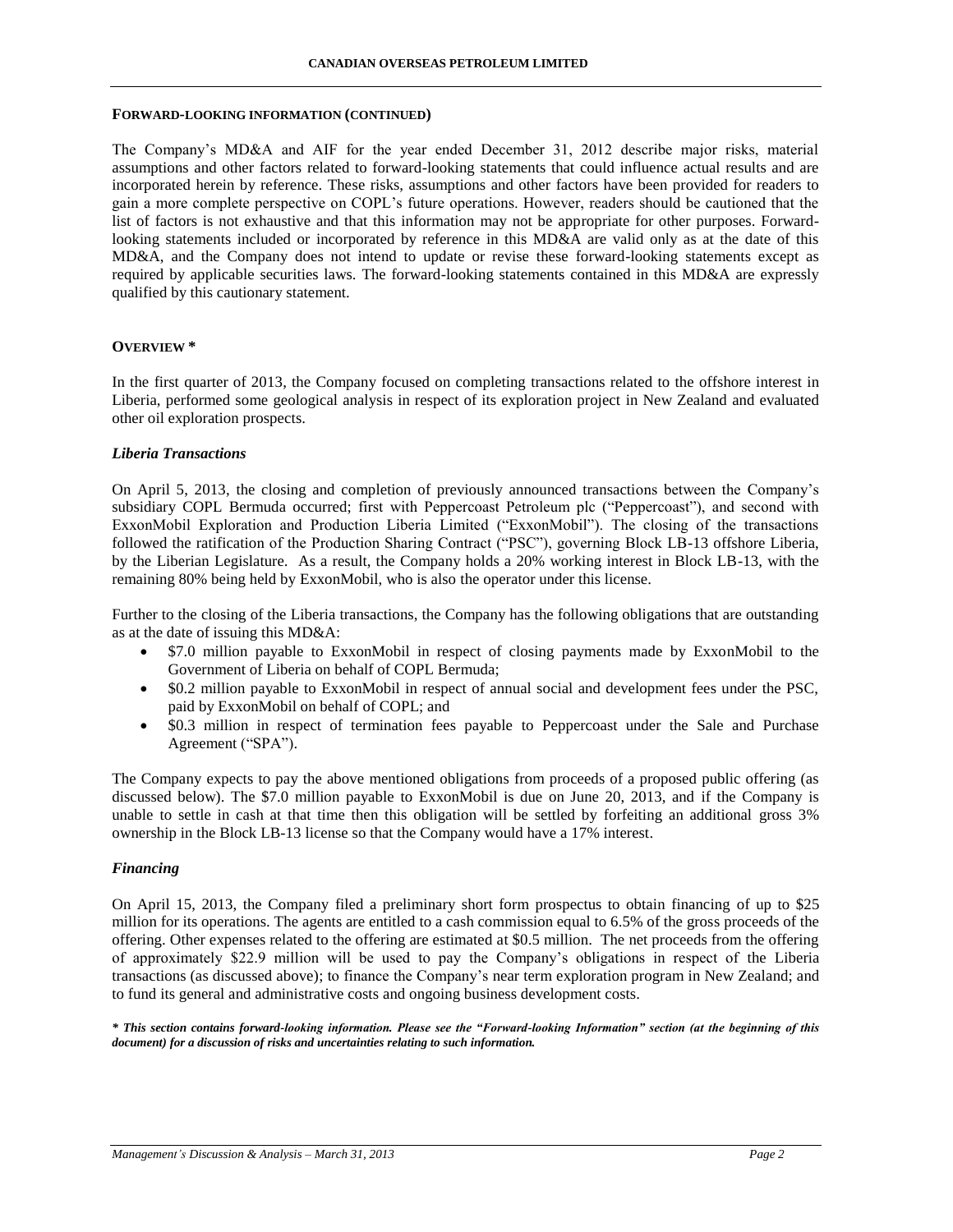### **FINANCIAL SUMMARY**

During the first quarter of 2013, the Company focused on finalizing the Liberia transactions, performed some geological analysis in respect of its exploration project in New Zealand and evaluated other oil exploration prospects. Pre-licence costs relating to the Liberia project were \$0.4 million for the three months ended March 31, 2013 compared to \$0.5 million for the three months ended March 31, 2012. The exploration recovery of approximately \$21,000 for the period ended March 31, 2013 relates to recovery of prior year exploration expenses related to the UK Bluebell prospect, compared to approximately \$8.2 million recorded as exploration expenses in the same period in 2012.

General and administrative costs amounted to \$2.0 million for the three months ended March 31, 2013 (net of \$0.2 million of costs allocated to exploration projects) compared to \$1.5 million for the three months ended March 31, 2012 (net of \$0.5 million of costs allocated to exploration projects). The Company recognized interest income of \$5,000 for the three months ended March 31, 2013, compared to \$19,000 for the three months ended March 31, 2012. There was \$Nil in interest expenses for the first quarter of 2013, compared to \$4,000 interest and financing charges recognized for the same period in 2012. A foreign exchange gain of \$268,000 was recorded for the three months ended March 31, 2013, compared to a \$39,000 foreign exchange loss for the three months ended March 31, 2012. As a result, the Company's loss amounted to \$2.0 million for the quarter ended March 31, 2013 compared to a loss of \$10.2 million for the quarter ended March 31, 2012.

As at March 31, 2013, the Company's cash and cash equivalents amounted to \$2.3 million. Cash used in investing activities amounted \$0.3 million for the three months ended March 31, 2013 compared to \$0.4 million for the three months ended March 31, 2012. Cash used in operating activities amounted to \$1.8 million for the three months ended March 31, 2013 compared to \$34.4 million for the same period in 2012.

## **OUTLOOK \***

The Company's strategy is to establish and grow its oil and gas business by farming into and/or acquiring interests in unappraised and/or undeveloped assets.

The Company's short-term operations will focus on:

- working with ExxonMobil to share COPL's geological work;
- closing the proposed public offering to obtain funds for its operation;
- initiating the work programme of the New Zealand project; and
- evaluating opportunities in West Africa and elsewhere.

Currently the Company does not have material cash inflows and/or adequate financing to develop profitable operations. The Company is pursuing exploration projects that, if successful, will require substantial additional financing before they are able to generate positive cash flows. Accordingly, the Company's continued successful operation is dependent on its ability to obtain additional financing. No assurance can be provided that the Company will raise the required levels of financing.

*\* This section contains forward-looking information. Please see the "Forward-looking Information" section (at the beginning of this document) for a discussion of risks and uncertainties relating to such information.*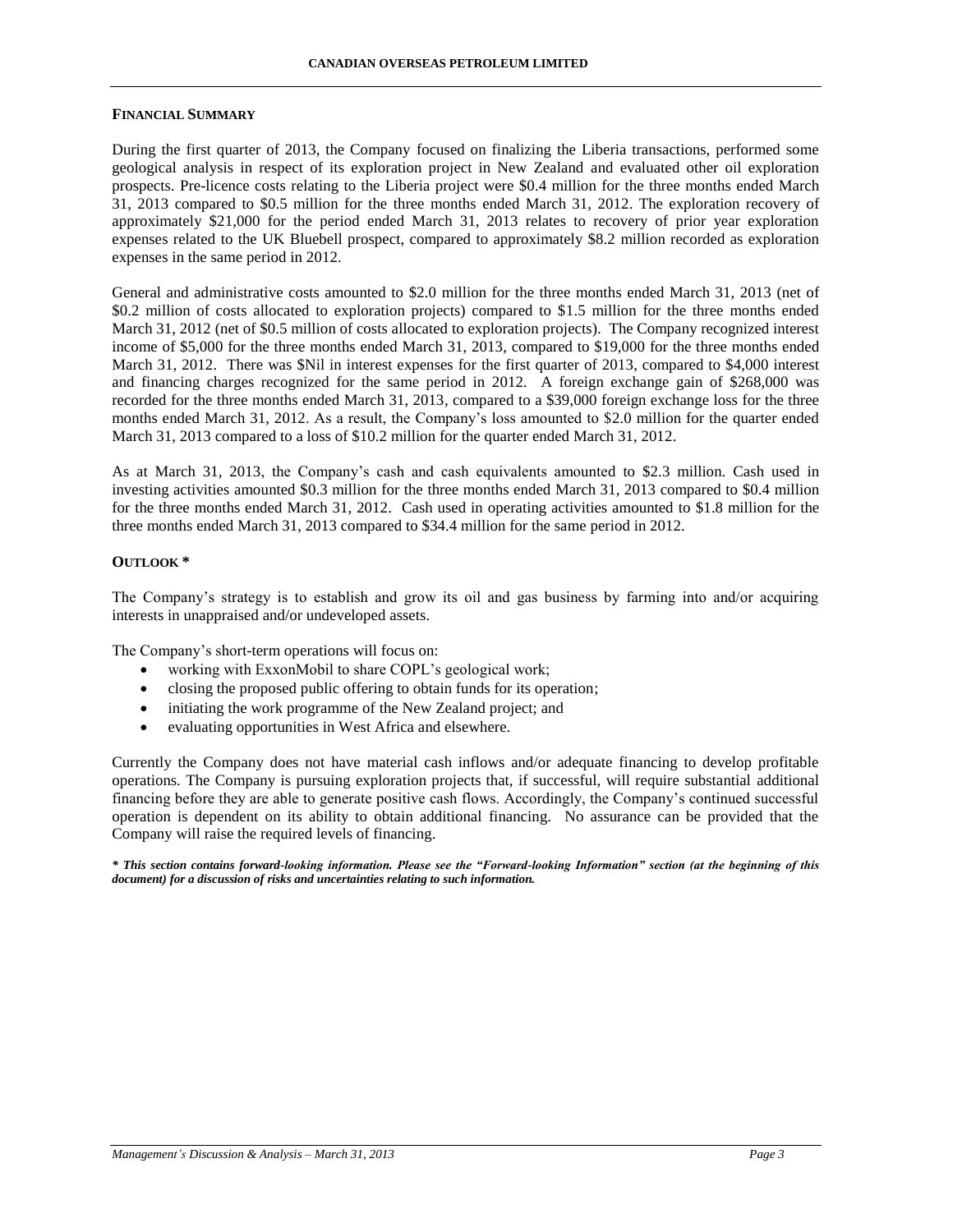## **SELECTED ANNUAL INFORMATION**

## **NET INCOME AND CASH FLOWS FROM OPERATING ACTIVITIES**

The following table summarizes the Company's financial results for the three month periods ended March 31, 2013 and 2012:

| $(S 000's)$ except per share      | Three months<br>ended<br><b>March 31, 2013</b> | Three months<br>ended<br><b>March 31, 2012</b> |
|-----------------------------------|------------------------------------------------|------------------------------------------------|
| Services to third parties         | \$                                             | \$<br>47                                       |
| Administrative expenses           | 1,952                                          | 1,538                                          |
| Exploration (recovery)/expense    | (21)                                           | 8,223                                          |
| Pre-license costs                 | 366                                            | 457                                            |
| Interest income                   | 5                                              | 19                                             |
| Foreign exchange gain/(loss)      | 268                                            | (39)                                           |
| Loss                              | (2,039)                                        | (10,208)                                       |
| Per share loss                    | \$<br>(0.01)                                   | \$<br>(0.04)                                   |
| Cash used in operating activities | \$<br>(1,783)                                  | \$<br>(34,395)                                 |
| Outstanding common shares at      |                                                |                                                |
| March 31                          | 284,016,939                                    | 284,016,939                                    |
| Weighted average - basic          | 284,016,939                                    | 284,016,939                                    |

For the three months ended March 31, 2013, the Company recovered \$21,000 of its 2012 exploration expenses as compared to \$8.2 million exploration expenses recorded for the three months ended March 31, 2012. These exploration expenses and cost recovery relate to the UK prospect of Bluebell for which an exploration well was drilled in March 2012 and commercial reserves were not discovered.

Pre-licence costs of \$0.4 million for the quarter ended March 31, 2013 (\$0.5 million for the quarter ended March 31, 2012) relate to the Liberia project for which anticipated transactions have not been completed as at March 31, 2013.

## **COMPARATIVE FINANCIAL POSITION ITEMS**

The following table summarizes the Company's financial position as at March 31, 2013 and December 31, 2012:

| $(S 000's)$ except per share      | March 31,<br>2013 | December 31,<br>2012 |
|-----------------------------------|-------------------|----------------------|
| Cash and cash equivalents         | 2,321<br>S        | 4,374<br>\$          |
| Current assets                    | 2,630             | 4,823                |
| Exploration and evaluation assets | 251               |                      |
| Deposit for seismic data          | 15,234            | 14,924               |
| <b>Current liabilities</b>        | 3,437             | 3,194                |
| Share capital                     | 100,768           | 100,768              |
| Shareholders' equity              | 14,935            | 16,820               |

Exploration and evaluation assets of \$0.3 million as at March 31, 2013 relate to the New Zealand project.

The deposit for seismic data relates to Liberian Block LB-13.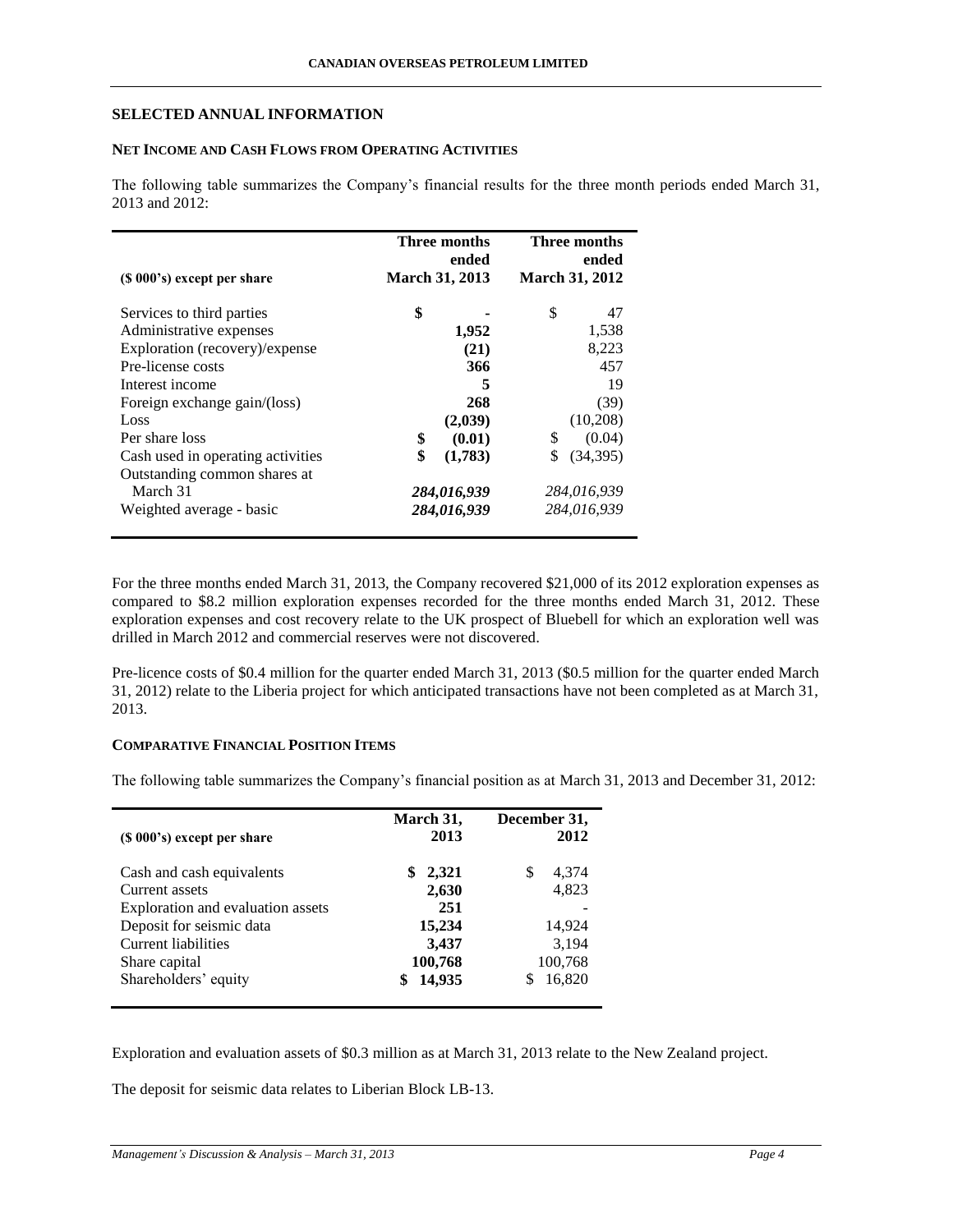### **ADDITIONAL DISCLOSURE FOR VENTURE ISSUERS WITHOUT SIGNIFICANT REVENUE**

The Company is a TSX Venture issuer that has not had significant revenue from operations in either of its last two financial years. In accordance with National Instrument 51-102, additional disclosure on material costs is presented below.

|                                  | Three months          | Three months          |
|----------------------------------|-----------------------|-----------------------|
|                                  | ended                 | ended                 |
| $(S\ 000's)$                     | <b>March 31, 2013</b> | <b>March 31, 2012</b> |
| Administrative:                  |                       |                       |
| Payroll and related costs        | \$<br>656             | S<br>649              |
| External directors' fees and     |                       |                       |
| related costs                    | 227                   | 159                   |
| Consulting services              | 126                   | 223                   |
| Professional services            | 727                   | 470                   |
| Travel expenses                  | 134                   | 146                   |
| Office expenses                  | 222                   | 256                   |
| Stock exchange and transfer      |                       |                       |
| agent fees                       | 37                    | 52                    |
| Other general and administrative | 35                    | 43                    |
| Costs allocated to exploration   |                       |                       |
| projects                         | (212)                 | (460)                 |
| Total administrative             | \$1,952               | \$1,538               |
| Capitalized exploration and      |                       |                       |
| evaluation costs                 | \$<br>251             | \$73                  |

### **FINANCIAL INSTRUMENTS\***

The Company's financial instruments consist of cash, short-term deposits, bankers' acceptances, credit card and other deposits, loans, accounts receivable, as well as accounts payable and accrued liabilities. It is management's opinion that the Company is not currently exposed to significant interest and/or credit risks arising from these financial instruments and that the fair value of these financial instruments approximates their carrying value.

As the Company's current activities are carried out in Liberia, New Zealand and the UK significant amounts are transacted in or referenced to currencies other than the Canadian dollar, including the British Pound, U.S. dollar and NZ dollar. As a result, fluctuations in the exchange rates between the Canadian dollar, British Pound, U.S. dollar and NZ dollar can have a significant effect on the Company's financial position and its reported results. To mitigate a portion of its exposure and to the extent it is feasible, the Company keeps its funds in currencies applicable to its known short-tem commitments. No assurance can be given that such management of risk exposure will offset and/or eliminate the foreign exchange fluctuations.

### **LIQUIDITY AND CAPITAL RESOURCES \***

As of March 31, 2013, the Company had a working capital deficit of approximately \$0.8 million, shareholders' equity of \$14.9 million and cash of \$2.3 million.

For the three months ended March 31, 2013, the Company's cash used in operating activities amounted to \$1.8 million, and related mainly to administrative costs and pre-license costs related to the Liberia project.

Currently, the Company does not have material cash inflows and/or adequate financing to develop profitable operations. The Company is pursuing exploration projects that, if successful, will require substantial additional financing before they are able to generate positive cash flows. Accordingly, the Company's continued successful operations are dependent on its ability to obtain additional financing. No assurance can be provided that the Company will raise the required levels of financing.

*\* This section contains forward-looking information. Please see the "Forward-looking Information" section (at the beginning of this document) for a discussion of risks and uncertainties relating to such information.*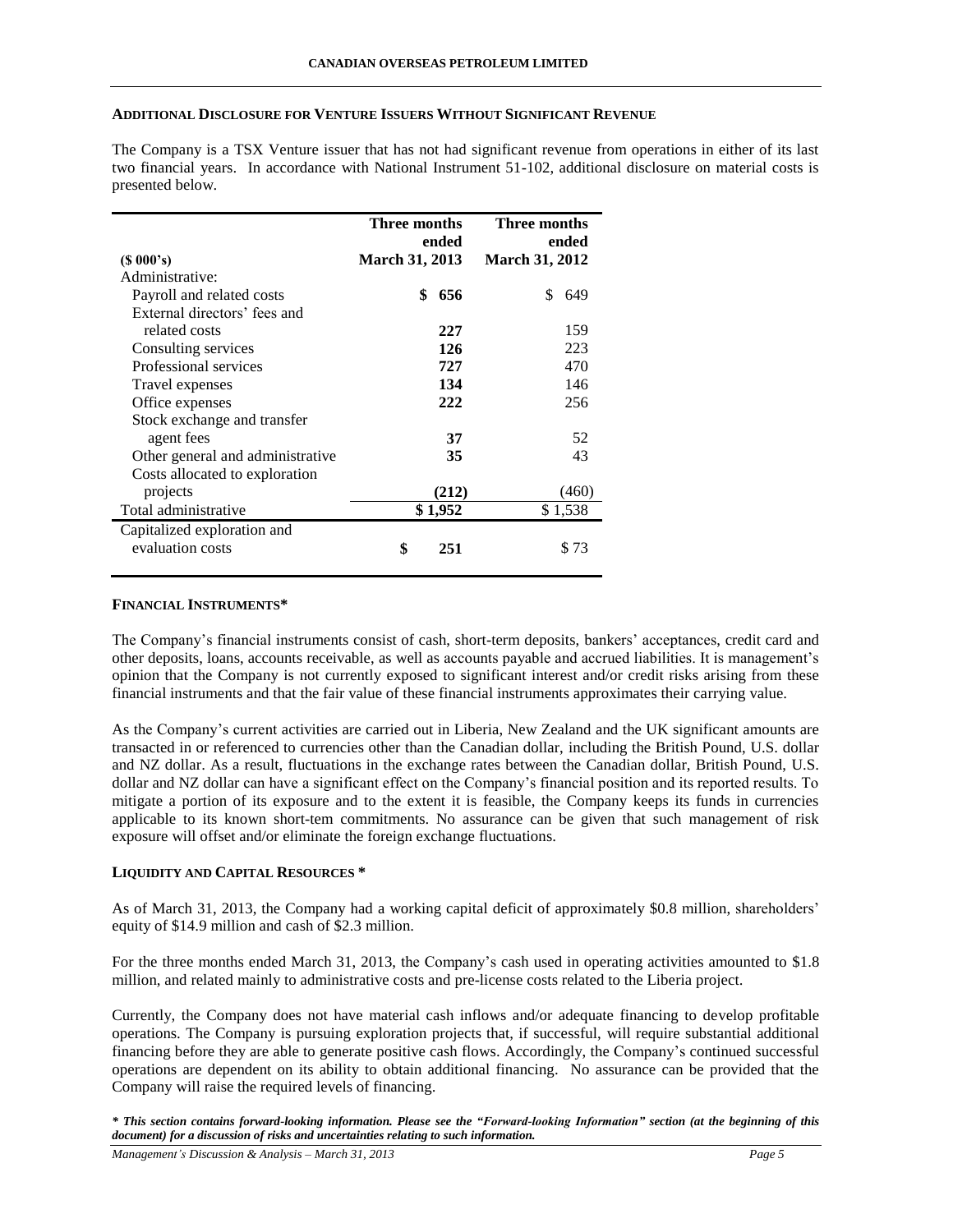# **SELECTED QUARTERLY INFORMATION**

Eight Most Recent Quarters:

| $(S\ 000's)$                        | <b>March 31, 2013</b> | <b>December 31, 2012</b> | <b>September 30, 2012</b> | June 30, 2012 |
|-------------------------------------|-----------------------|--------------------------|---------------------------|---------------|
| Revenue                             |                       |                          |                           |               |
| Loss                                | (2.039)               | (3.562)                  | (39.737)                  | 3.131         |
| Loss per share - basic $\&$ diluted | (0.01)                | (0.20)                   | (0.14)                    | (0.01)        |

| \$000's                             | <b>March 31, 2012</b> | <b>December 31, 2011</b> | September 30, 2011 | June 30, 2011 |
|-------------------------------------|-----------------------|--------------------------|--------------------|---------------|
| Revenue                             | 66                    | 159                      |                    |               |
| <b>Loss</b>                         | (10.208)              | (42.097)                 | (2.208)            | (2.224)       |
| Loss per share - basic $\&$ diluted | (0.04)                | (0.15)                   | (0.01)             | (0.01)        |

### **ACCOUNTING PRONOUNCEMENTS**

#### *Future Accounting Changes*

Changes to future accounting policies, standards and interpretations, as described in Note 3 of the audited consolidated financial statements as at and for the years ended December 31, 2012 and 2011 as well as Note 2 of the unaudited consolidated financial statements as at and for the three month periods ended March 31, 2013 and 2012, have not materially changed since December 31, 2012.

### *Critical Accounting Estimates*

Management is required to make judgements, assumptions and estimates in applying the Company's accounting policies and practices, which may have a significant impact on the financial results reported by the Company. The amounts recorded in respect of stock options and share purchase warrants granted are based on the Company's estimation of their fair value, calculated using assumptions regarding the life of the option/warrant, interest rates and volatility. By their nature, these estimates and assumptions are subject to uncertainty, and the actual fair value of option/warrant may differ at any time.